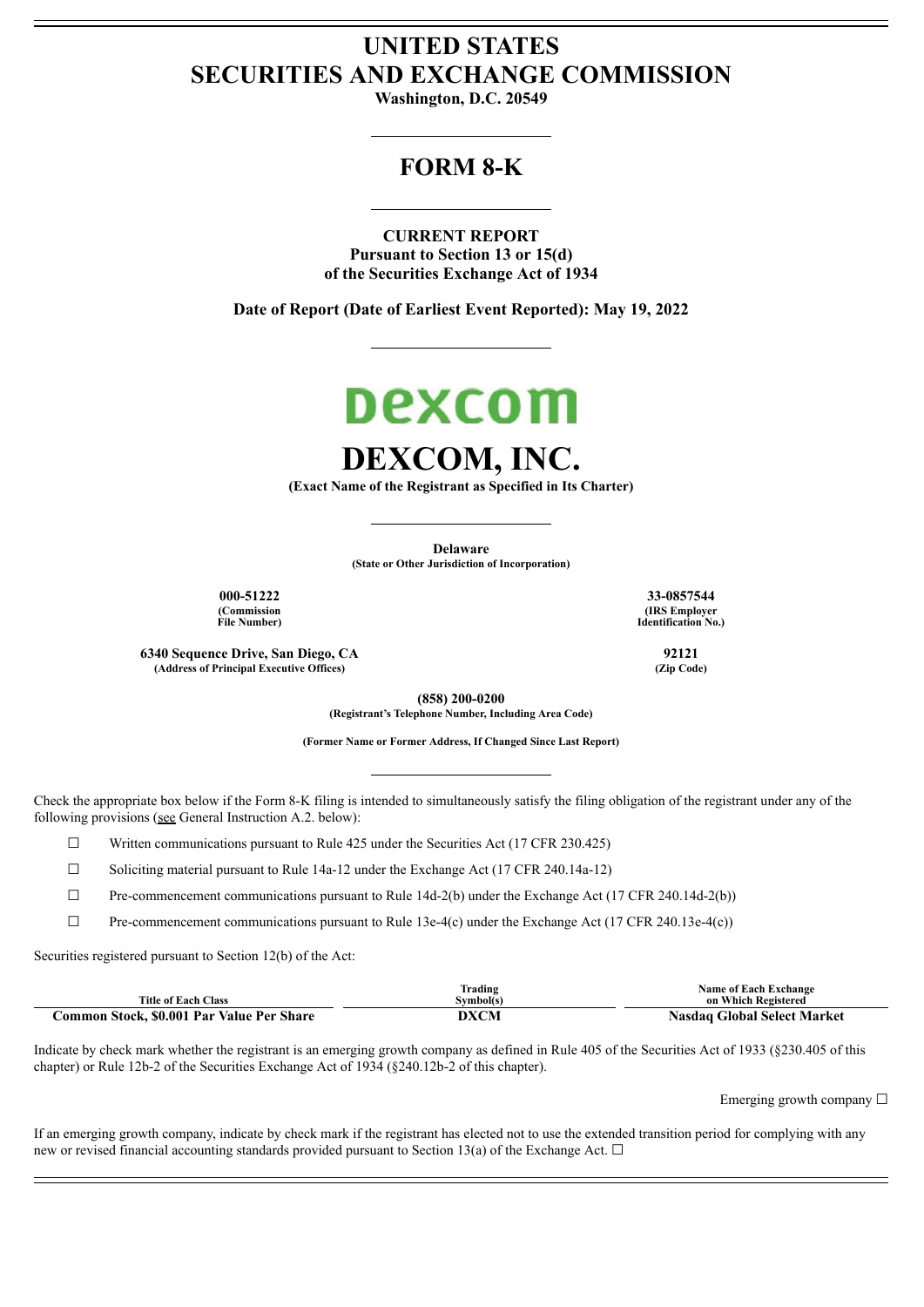#### **ITEM 5.07. Submission of Matters to a Vote of Security Holders.**

On May 19, 2022, DexCom, Inc. ("DexCom") held its 2022 Annual Meeting of Stockholders (the "Annual Meeting").

(a) Proxies for the Annual Meeting were solicited pursuant to Regulation 14A of the Securities Exchange Act of 1934, as amended. At the close of business on the record date, there were 98,125,933 shares outstanding and entitled to vote and 88,663,305 shares were voted online, via telephone or by proxy on the matters described below.

(b) The matters described below were voted on at the Annual Meeting and the number of votes cast with respect to each matter was as indicated:

(1) Holders of DexCom's common stock voted to elect four Class II directors, each to serve until the DexCom's 2023 Annual Meeting of Stockholders and until their successor has been elected and qualified, or until their earlier death, resignation or removal as follows:

|              |            |                    | <b>Broker</b>    |
|--------------|------------|--------------------|------------------|
| For          | Against    | <b>Abstentions</b> | <b>Non-Votes</b> |
| 80.339.689   | 3,181,151  | 209.950            | 4,932,515        |
| 79.804.050   | 3,877,750  | 48.991             | 4,932,515        |
| 81, 362, 309 | 2,148,172  | 220,310            | 4,932,515        |
| 71,465,384   | 11,893,431 | 371,976            | 4,932,515        |
|              |            |                    |                  |

(2) Holders of DexCom's common stock voted to ratify the selection by the Audit Committee of the Board of Directors for the appointment of Ernst & Young LLP as its independent registered public accounting firm for the fiscal year ending December 31, 2022:

| <b>Number of Shares</b> |
|-------------------------|
| 84.287.584              |
| 4.332.729               |
| 42.993                  |
|                         |

(3) Holders of DexCom's common stock voted to approve the non-binding vote on an advisory resolution on compensation paid to DexCom's named executive officers, as disclosed pursuant to Item 402 of Regulation S-K, including compensation discussion and analysis, compensation tables and narrative discussion:

|                              | <b>Number of Shares</b> |
|------------------------------|-------------------------|
| Shares Voted in Favor:       | 78.010.510              |
| <b>Shares Voted Against:</b> | 5.653.262               |
| Shares Abstaining:           | 67.018                  |
| Broker Non-Votes:            | 4,932,515               |
|                              |                         |

4) Holders of DexCom's common stock voted to approve the amendment and restatement of DexCom's Certificate of Incorporation to effect a four-for-one forward stock split with a proportional increase in the authorized number of shares of common stock:

> Shares Voted in Favor: 88,606,890<br>Shares Voted Against: 31,777 Shares Voted Against: Shares Abstaining: 24,638

**Number of Shares**